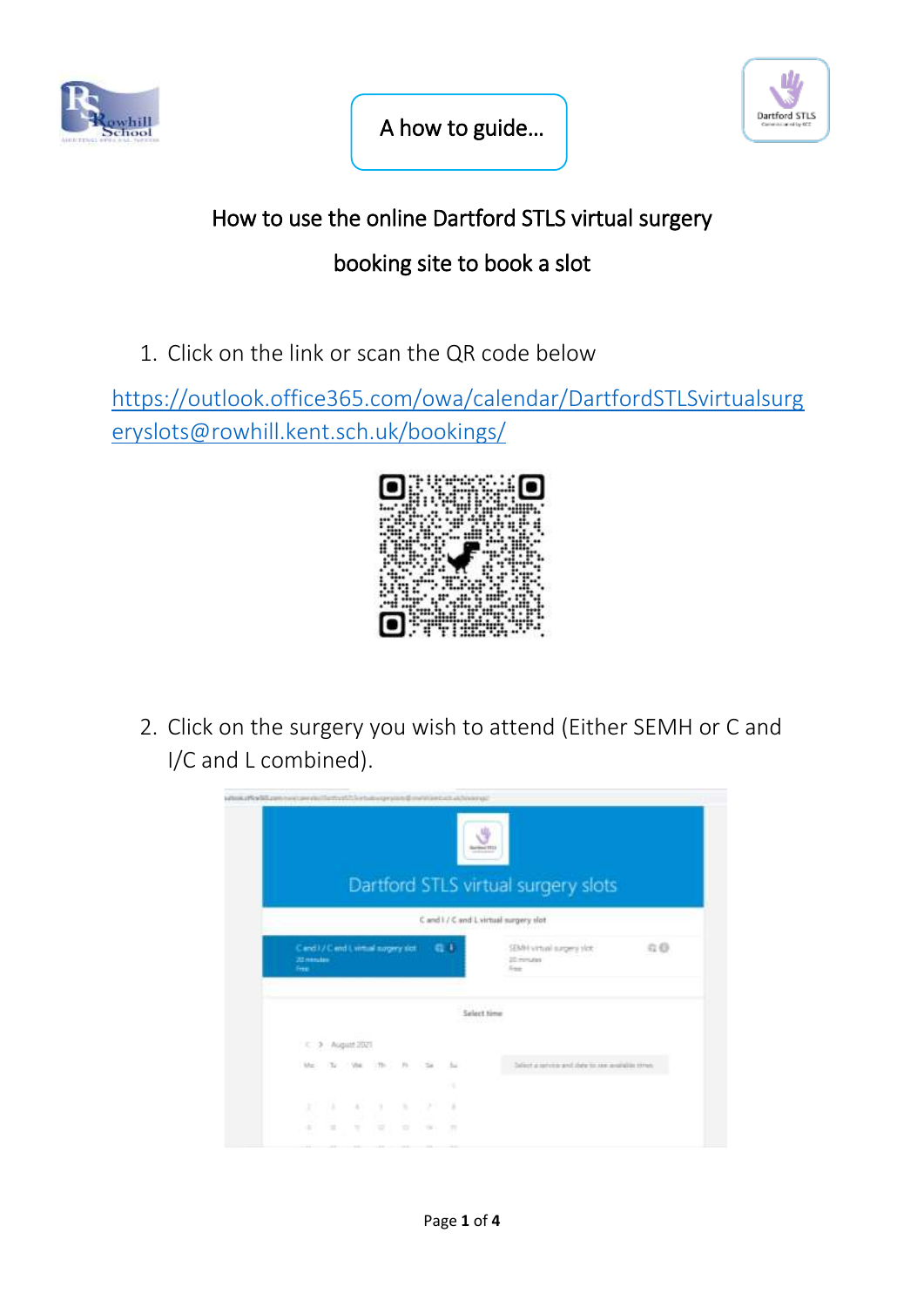3. Scroll down the page to find the dates available for the surgeries (all the dates are listed in the training brochure and on the virtual surgeries flyers available).

| which in the diffusion of the control of the control of the control of the control of the control of the control of the control of the control of the control of the control of the control of the control of the control of t |                                                      | Y<br><b>Tariford 2TLS</b>                                       | $\circ$<br><b>H T *</b> | Scroll<br>bar for |
|--------------------------------------------------------------------------------------------------------------------------------------------------------------------------------------------------------------------------------|------------------------------------------------------|-----------------------------------------------------------------|-------------------------|-------------------|
|                                                                                                                                                                                                                                |                                                      | Dartford STLS virtual surgery slots                             |                         | the page          |
|                                                                                                                                                                                                                                |                                                      | C and I / C and L virtual surgery slot                          |                         |                   |
| Cand I / Cand Lyintail surgery slot<br>20 minutes<br>feet.                                                                                                                                                                     | $42 - 47$                                            | 0.0<br>SD-04 virtual surgery slot<br><b>ITT</b> minutes<br>Feed |                         |                   |
|                                                                                                                                                                                                                                |                                                      | Select time<br>antara                                           |                         |                   |
| < > August 2021                                                                                                                                                                                                                |                                                      |                                                                 |                         |                   |
| Mid<br>Vira.<br>Tu.                                                                                                                                                                                                            | $T1+$<br>$\mathcal{L}_{\text{max}}$<br>n.<br>34<br>٠ | Taking a veryon and state to use available times.               |                         |                   |
| $41 - 23$<br>r.<br>78                                                                                                                                                                                                          | $\lambda$                                            |                                                                 |                         |                   |
| ÷.<br>n<br>$\mathcal{W}_1$                                                                                                                                                                                                     | $\rightarrow$<br>$\overline{\omega}$<br>TE.<br>1.347 |                                                                 |                         |                   |
| and all concerns and design and additional                                                                                                                                                                                     |                                                      |                                                                 |                         |                   |

4. Select the date of the course and a range of available appointment times will appear. These are the start times of the appointments available.

| Cland L/ Cland Livirtual surgery slot<br>20 mm.nec<br>Free |     |              |     |            |                | ●1                       | SEMH virtual surgery slot<br>20 minutes<br>Franc |                          | G O                             |  |
|------------------------------------------------------------|-----|--------------|-----|------------|----------------|--------------------------|--------------------------------------------------|--------------------------|---------------------------------|--|
|                                                            |     |              |     |            |                |                          | <b>IT October</b>                                |                          |                                 |  |
| $\sim$                                                     |     | October 2021 |     |            |                |                          |                                                  |                          |                                 |  |
| M <sub>0</sub><br>16 M                                     | Tu. | We.          | Th. | R.         | Ss.            | SU.                      | المتعادلة<br>13.00<br>- 63                       | mona<br>13:20<br>2021    | PERMIT<br>13.40<br><b>MAGES</b> |  |
|                                                            |     |              |     | <b>ICT</b> | ż              | а                        | 14:00                                            | 14:20:                   | 74:40                           |  |
| $\lambda$                                                  | ٤   | $\mathbb{R}$ | 21  | ×          | $\label{eq:3}$ | $\overleftrightarrow{D}$ | 31,000<br>1500<br>188                            | 20518<br>19:20<br>وتبرير | <b>CONSUL</b><br>15:40<br>いっこく  |  |
| m                                                          | 贷   | 'n           | 14  | n          | 76             | 文群                       |                                                  |                          |                                 |  |
| $\mathfrak{m}$                                             | 技   | 1999<br>21.  | 215 | 22.        | 28             | $-24$                    |                                                  |                          |                                 |  |
| 18                                                         | ≋   | zr.          | 2í  | (20)       | m              | 33                       |                                                  |                          |                                 |  |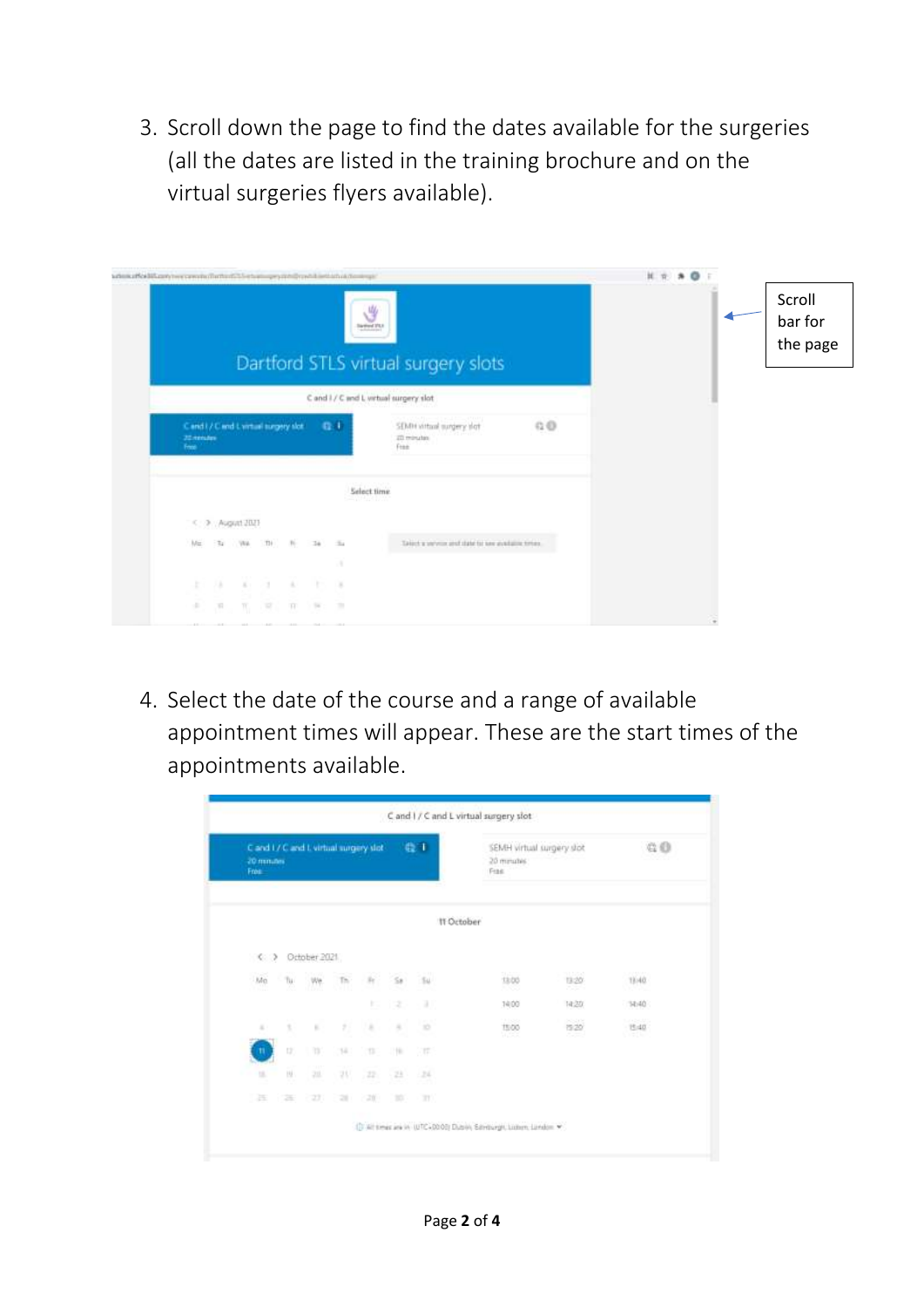5. Select the time you wish to book.

| C and I / C and L virtual surgery slot<br>20 minutes<br>Free |    |                  |        |                          |              | 后す                    | SEMH virtual surgery slot<br>20 minutes<br>Free: |             | @0               |
|--------------------------------------------------------------|----|------------------|--------|--------------------------|--------------|-----------------------|--------------------------------------------------|-------------|------------------|
|                                                              |    |                  |        |                          |              |                       | 11 October, 14:20                                |             |                  |
|                                                              |    | < > October 2021 |        |                          |              |                       |                                                  |             |                  |
| Mo                                                           | Tu | $We$ Th          |        | $\widetilde{\mathbb{R}}$ | œ.<br>$50 -$ | J.<br>$\overline{z}u$ | ಕುರಾ<br>13:00                                    | 13:20       | ES2075<br>13:40  |
|                                                              |    |                  |        | ÿ.                       | ä            | з                     | 14:00                                            | 14.20       | 14:40<br>1161.22 |
| $\alpha$                                                     | s  | ×                | 183    | ×                        | 冯            | 30.                   | 15:00<br>- - -                                   | 1520<br>n e | 15:40            |
| m.                                                           | 业  | Cial             | 34.1   | 业                        | 36           | (U)                   |                                                  |             |                  |
| 111                                                          | 荘  | 287              | 21     | 盆                        |              | 29 (124)              |                                                  |             |                  |
| 29                                                           | 06 | 27               | $20 -$ | 28                       | $30 - 31$    | 1.113                 |                                                  |             |                  |

6. Scroll down the page to add your details and secure your booking.

| T Al sines are in U/IC+00000 Duties, Edinburgh, Lisbon, London *                                                                                |                   |
|-------------------------------------------------------------------------------------------------------------------------------------------------|-------------------|
| Add your details                                                                                                                                |                   |
| Name                                                                                                                                            |                   |
| <b>Email</b>                                                                                                                                    |                   |
| Phone number                                                                                                                                    | Scroll<br>bar for |
| Provide additional information                                                                                                                  | the page          |
| Please add the name of your school.                                                                                                             |                   |
| Please add your role.                                                                                                                           |                   |
| Please add the main need of the pupil you wish to discuss anonymously. Please make sure you are signing up for the<br>appropriate SEND surgery. |                   |